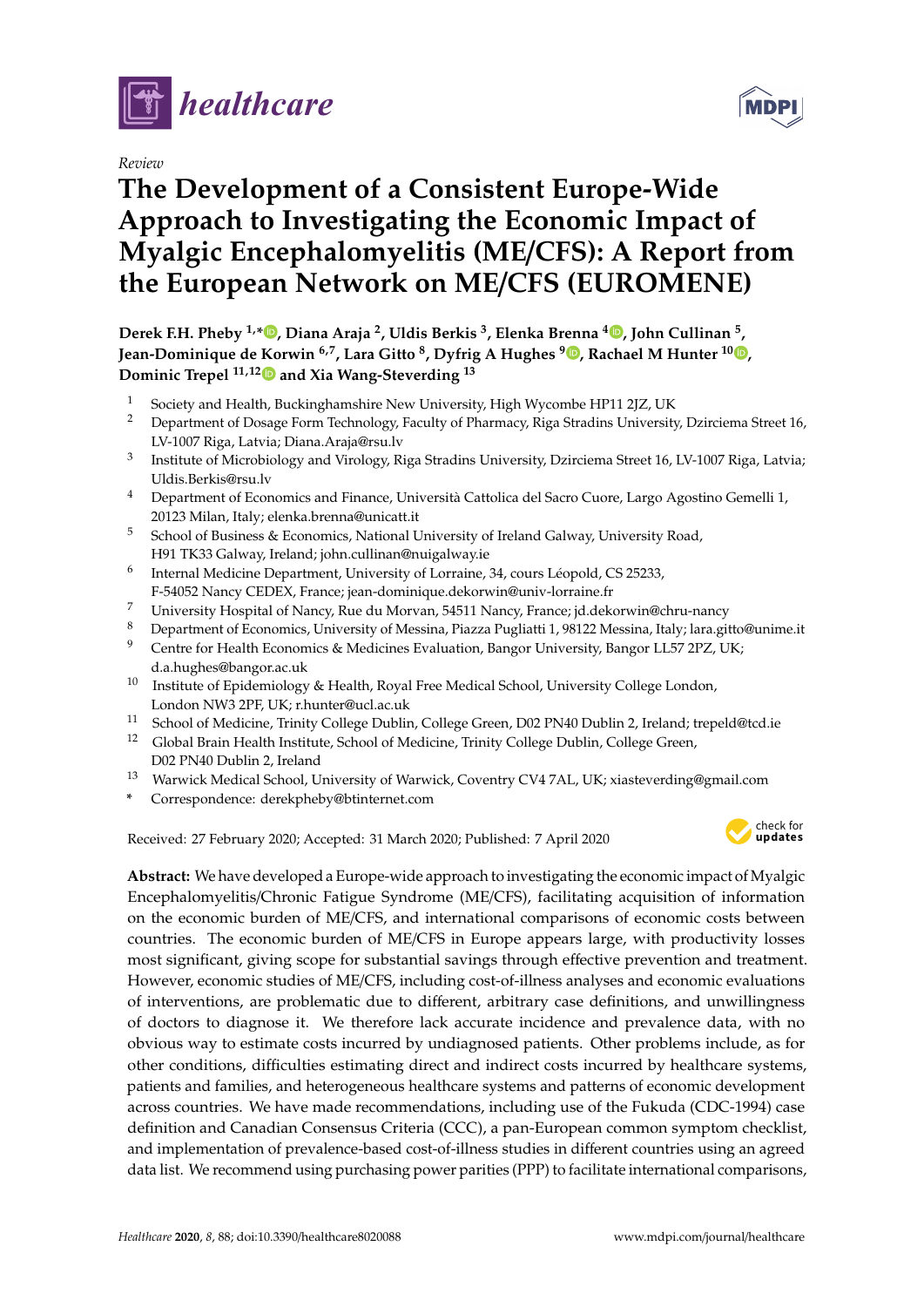and EuroQol-5D as a generic measure of health status and multi-attribute utility instrument to inform future economic evaluations in ME/CFS.

**Keywords:** ME/CFS; economic impact; cost-of-illness studies; economic evaluation; healthcare systems

#### **1. Introduction**

Myalgic Encephalomyelitis/Chronic Fatigue Syndrome (ME/CFS) is a poorly understood, serious, complex, multi-system disorder, characterized by symptoms lasting at least six months, with severe incapacitating fatigue not alleviated by rest, and other symptoms, many autonomic or cognitive in nature, including profound fatigue, cognitive dysfunction, sleep disturbances, muscle pain, and post-exertional malaise, which lead to substantial reductions in functional activity and quality of life [\[1–](#page-9-0)[3\]](#page-9-1). Symptomatology, severity and disease progression are extremely variable. ME/CFS most commonly occurs between the ages of 20 to 50 years, butan affect all age groups, while some three quarters of patients are female [\[4–](#page-9-2)[6\]](#page-9-3). There are no Europe-wide prevalence data, but if the commonly held belief that there are some 250,000 sufferers in the UK is correct [\[7\]](#page-9-4), then there may be some two million patients in Europe as a whole.

In terms of estimating the economic costs of ME/CFS, the current state of the art, and its historical development, have recently been described by Brenna and Gitto, who carried out a comprehensive literature review [\[8](#page-9-5)[,9\]](#page-9-6). The literature was reviewed chronologically and detailed the evolution of economic studies of ME/CFS, including cost of illness studies and economic evaluations (e.g., cost effectiveness and cost utility analyses) of specific interventions. The authors also drew attention to the failure of many patients with the condition to be correctly diagnosed, which renders problematic attempts to determine the economic burden of the disease. Another problem they identified was that of determining direct, indirect and intangible costs in a context where there is lack of agreement over, and inconsistent use of, case definitions. This, in turn, is reflected in a lack of agreement regarding the incidence and prevalence of the condition. The prevalence in developed countries appears to be within the range of 0.2–1%, but this is highly dependent on case definition, while there is published research on ME/CFS in only a small number of countries, notably Australia, USA and the UK. Brenna and Gitto [\[8\]](#page-9-5) concluded that a clearer definition of the population prevalence of ME/CFS would make it easier to reach a general consensus on its economic burden. This, they argued, would assist the development of appropriate guidelines to manage the disease.

In this context, the current classification of ME/CFS in the *International Statistical Classification of Diseases and Related Health Problems* (ICD), the ICD-10 (10th revision) and ICD-10-CM (Clinical Modification) is confusing and may contribute to this lack of clarity, since the code G93.3, within 'Diseases of the Nervous System', specifies 'post-viral fatigue syndrome' and is applicable to 'benign myalgic encephalomyelitis', while 'chronic fatigue syndrome' is an applicable term within 'chronic fatigue, unspecified' (R53.82), within the symptoms chapter [\[10\]](#page-9-7). The situation may be improved by the intended implementation in 2022 of ICD-11, in which it is proposed to list 'post-viral fatigue syndrome' in Chapter 08 (Diseases of the nervous system) under the code 8E49 [\[11\]](#page-9-8). While this may create a source of confusion by making an assumption about the aetiology of the condition, which cannot always be demonstrated, this is mitigated and clarified by the addition of 'benign myalgic encephalomyelitis' and 'chronic fatigue syndrome' as inclusion terms, and of 'fatigue' as an exclusion.

In relation to the economic burden of ME/CFS, Brenna and Gitto [\[8\]](#page-9-5) highlighted that the most substantial component is the indirect costs that arise as a result of productivity losses. Indeed, attempts have been made in the last decade to evaluate the societal costs of ME/CFS, especially in terms of occupational outcomes, such as absenteeism, work incapacity, and early retirement. For example, estimates in the UK population suggest an average yearly productivity loss due to discontinuation of employment of  $\text{\pounds} 22,684$  per patient in the period 2006–2010, with a significant gap between women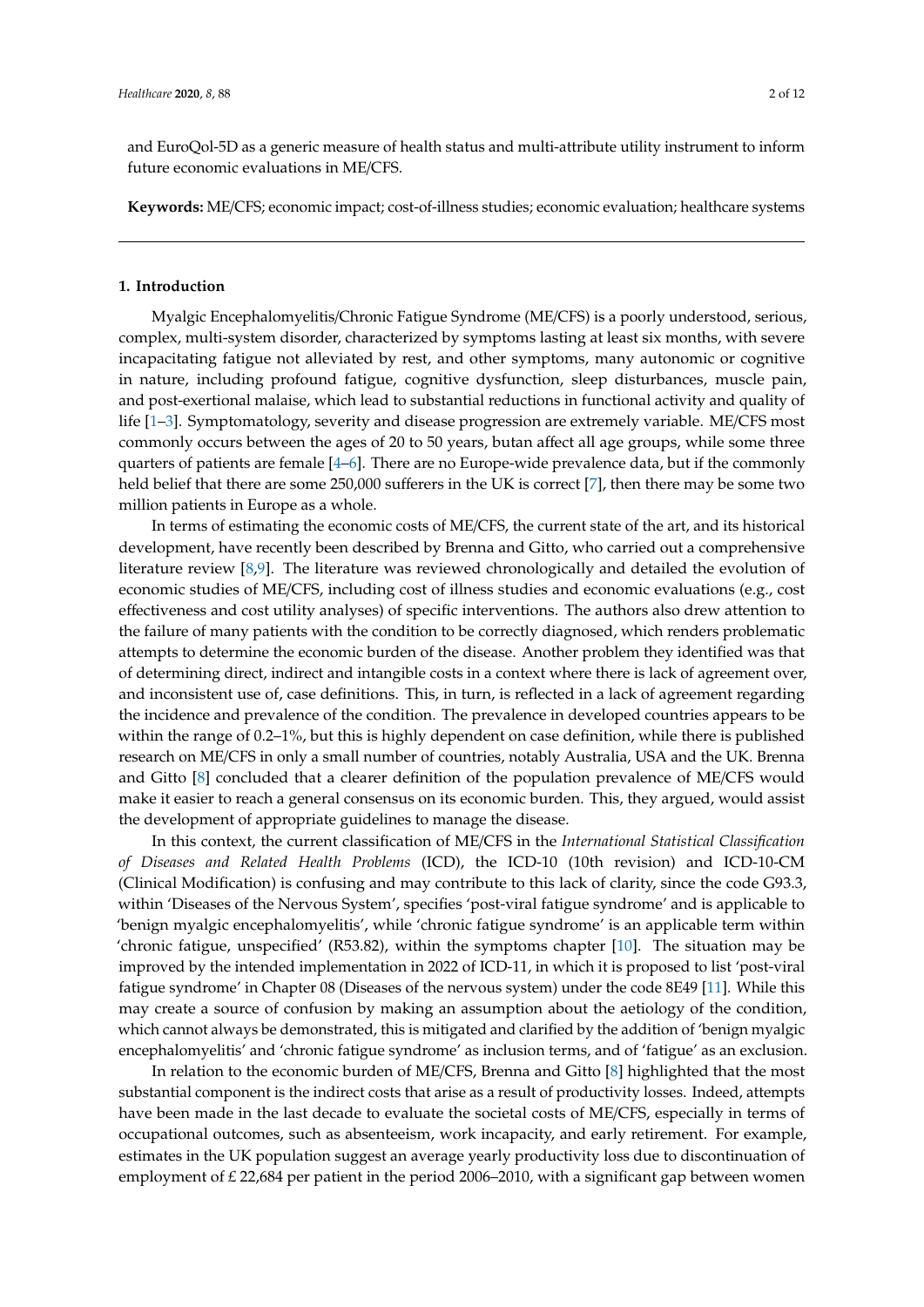$(E 16,130)$  and men  $(E 44,515)$  [\[12\]](#page-9-9). To these figures should be added other direct non-medical costs, such as informal care provided by relatives, neighbours or friends, as well as intangible costs related to diminished quality of life. The study also highlighted the need to identify common diagnostic criteria and to alert policy makers to the overall economic burden of this disease (i.e., its impact on society as a whole) and other non-health impacts.

This article reports on work undertaken by Working Group 3 of the European Network on ME/CFS (EUROMENE) in the development of a consistent Europe-wide approach to investigating the economic impact of ME/CFS. It is structured as follows. It starts with an overview of EUROMENE and Working Group 3, followed by a detailed discussion of the challenges and issues involved in developing a consistent Europe-wide approach to measurement that have been identified by the group. After this, we set out a range of recommendations for addressing each of the challenges, while the final section concludes.

## **2. European Network on ME**/**CFS (EUROMENE)—A European Cost Action Project**

The EUROMENE research network was formally established in 2016 as a collaborative, Europe-wide, consortium aiming to address serious gaps in knowledge of ME/CFS. The network now involves 22 countries, with four working groups focused on: epidemiology; biomarkers and diagnostic criteria; clinical research; and socio-economics. All working groups have the active involvement of researchers from across Europe [\[13\]](#page-9-10).

The intended long-term impact of the EUROMENE collaboration is that of "preventing ME/CFS, determining suitable treatments or avoiding unnecessary treatment in order to improve patients' quality of life". In terms of the rationale for a socio-economic work package, we estimated that the annual burden of ME/CFS in Europe, on the basis of extrapolation from UK estimates [\[14\]](#page-9-11), could be in the region of  $\epsilon$  40 bn if the prevalence and cost burden associated with each case were similar to those found in the UK. Therefore, even a modest 1% reduction in the overall burden could deliver cost savings of around €400 million/year, while there may be scope for significantly reducing the economic cost of ME/CFS through effective prevention and treatment, though the costs of such initiatives also need to be recognised. The EUROMENE Action aims to "promote further research on ME/CFS with high economic impact" [\[15\]](#page-9-12).

In this context, the terms of reference for Working Group 3 (Socio-economics) require it to coordinate efforts to determine the societal impact of ME/CFS, to appraise the economic implications from the disease, and to do so by enabling the estimation of the burden of ME/CFS to society and the provision of long-term trend estimates for societal impact [\[15\]](#page-9-12). In addition, specific objectives of the working group include: to survey the existing data from European countries pertaining to economic losses attributable to ME/CFS; to develop approaches to calculating the direct and indirect economic burdens due to ME/CFS; and to provide an integrated outcome assessment framework [\[15\]](#page-9-12).

# **3. Challenges in Developing a Consistent Europe-Wide Approach to Measuring the Economic Impact of ME**/**CFS**

In this section we describe the progress made by EUROMENE Working Group 3 in the development of a Europe-wide approach to investigating the economic impact of ME/CFS. We start by setting out an overview of the challenges faced, followed by more in-depth discussion of the most relevant issues. In particular, we focus on challenges relating to case definition and prevalence rates, case ascertainment, and the determination of costs, as well as Europe-wide comparisons.

## *3.1. Overview of Challenges*

As noted above, there are major challenges rendering economic analyses of ME/CFS problematic, and these include the use of different case definitions and the unwillingness of many doctors to diagnose it. Both of these factors have major impacts on incidence and prevalence estimates, while, in addition, we have established that there is a lack of routinely collected data which could contribute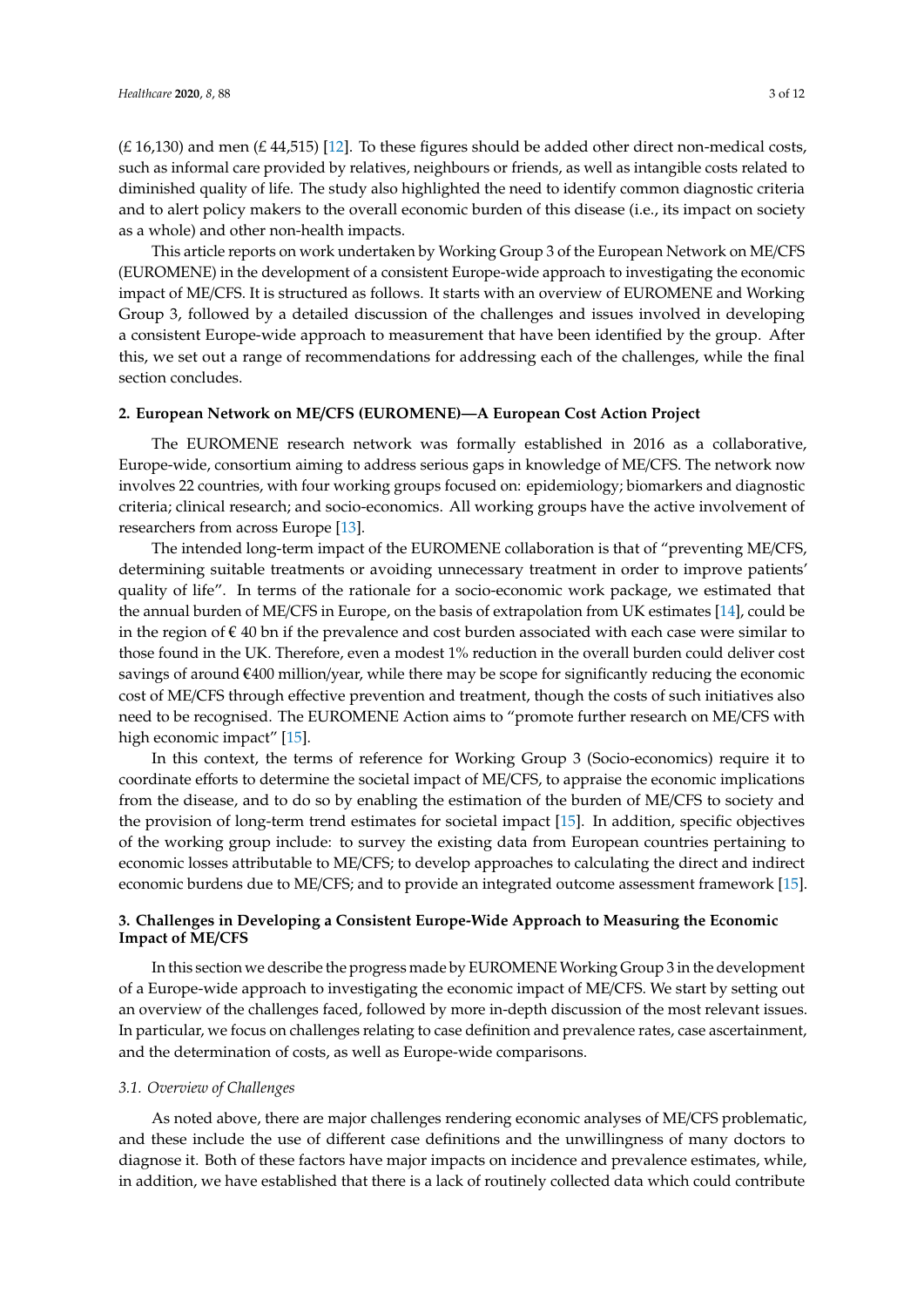to such estimates. In particular, since a high proportion of patients with ME/CFS remain undiagnosed, there is no obvious way to estimate the costs incurred by such patients. Finally, issues arising in respect of international comparisons of the economic impact of ME/CFS include the heterogeneous nature of patterns of organisation and delivery of health and social care across Europe, differences in the availability of social support and welfare benefits, the varying levels of economic development and wealth of different European countries, and the problem of comparing economic impacts when different currencies are in use in different countries, and are subject to variations in exchange rates.

Our review of the position regarding the economic impact of ME/CFS has led us to identify a number of challenges that need to be addressed if progress is to be made in this area. These issues are summarised in Table [1](#page-3-0) and are addressed in more detail in the subsequent sub-sections.

<span id="page-3-0"></span>

| 1. | Case definition                                                | ME/CFS is a syndrome, defined in terms of its symptomatology rather than<br>its underlying pathology. Work done in this area is therefore dependent on<br>case definitions, which of their very nature are arbitrary. In addition, there<br>are numerous case definitions in use, which vary substantially in sensitivity<br>and specificity, and do not necessarily identify the same population.                                                                                                            |
|----|----------------------------------------------------------------|---------------------------------------------------------------------------------------------------------------------------------------------------------------------------------------------------------------------------------------------------------------------------------------------------------------------------------------------------------------------------------------------------------------------------------------------------------------------------------------------------------------|
| 2. | Incidence and prevalence                                       | Little is known about the incidence or prevalence of ME/CFS. Very little<br>work has been done in this area in Europe, except in the UK. Conclusions<br>drawn from UK experience, or indeed from work done in other countries,<br>in particular the USA and Australia, cannot be readily extrapolated to<br>Europe as a whole, because the extent of natural variation between<br>populations is unknown.                                                                                                     |
| 3. | Failure to diagnose                                            | A high proportion of doctors, in particular GPs, refuse to recognise ME/CFS<br>as a genuine clinical entity, and as a result do not diagnose it. Even<br>in countries where ME/CFS is officially recognised, this proportion may be<br>as high as 50%. It is not possible therefore to obtain accurate prevalence<br>data through the use of service utilisation data.                                                                                                                                        |
| 4. | Determination of costs and losses                              | Any attempt to determine costs and economic losses attributable to ME/CFS<br>must take into account direct and indirect costs incurred both by healthcare<br>systems, patients and families, as well as productivity losses. This applies<br>equally to patients who have been diagnosed as having ME/CFS and those<br>who have not received a diagnosis, including for the reasons outlined in (iii)<br>above. It is likely to be difficult to identify costs for this latter group,<br>for obvious reasons. |
| 5. | Variation within the ME/CFS population                         | It can be hypothesised that, for example, severely affected people<br>(housebound or bedbound) may incur greater overall costs than mildly or<br>moderately affected people. There is no information available which could<br>shed light on this, which clearly requires further research.                                                                                                                                                                                                                    |
| 6. | Heterogeneity of national economies and<br>health care systems | Against such a background, it is clearly an uphill struggle to reach<br>meaningful conclusions about the costs and losses attributable to ME/CFS<br>across Europe, particularly given the variety of systems of healthcare<br>delivery in Europe, and varying stages of economic development.                                                                                                                                                                                                                 |

#### *3.2. Case Definition and Prevalence Rates*

The major problem in determining the overall economic burden of disease attributable to ME/CFS, i.e., little agreement over case definition, has been considered by a number of authors. For example, Brurberg et al. [\[16\]](#page-9-13) reviewed the comparability of case definitions and identified papers in which different case definitions have been applied to the same patient populations, making possible direct comparisons of the impact differences in case definition have on apparent prevalence. They listed 20 case definitions developed from 1988 onwards, which tend to define different populations and which therefore impact significantly on the perceived prevalence of the disease, and also levels of severity and hence of need for care within the identified patient population.

The case definition most commonly used for research purposes has been that produced by the US Center for Disease Control in 1994, otherwise known as the Fukuda definition [\[17\]](#page-10-0). More recently, the Canadian Consensus Criteria (CCC), which identify a more severely affected group of patients than the Fukuda definition, have been widely accepted [\[3\]](#page-9-1). A UK study found that some 50% of those patients who conformed to the Fukuda definition conformed also to the CCC [\[18\]](#page-10-1), while a parallel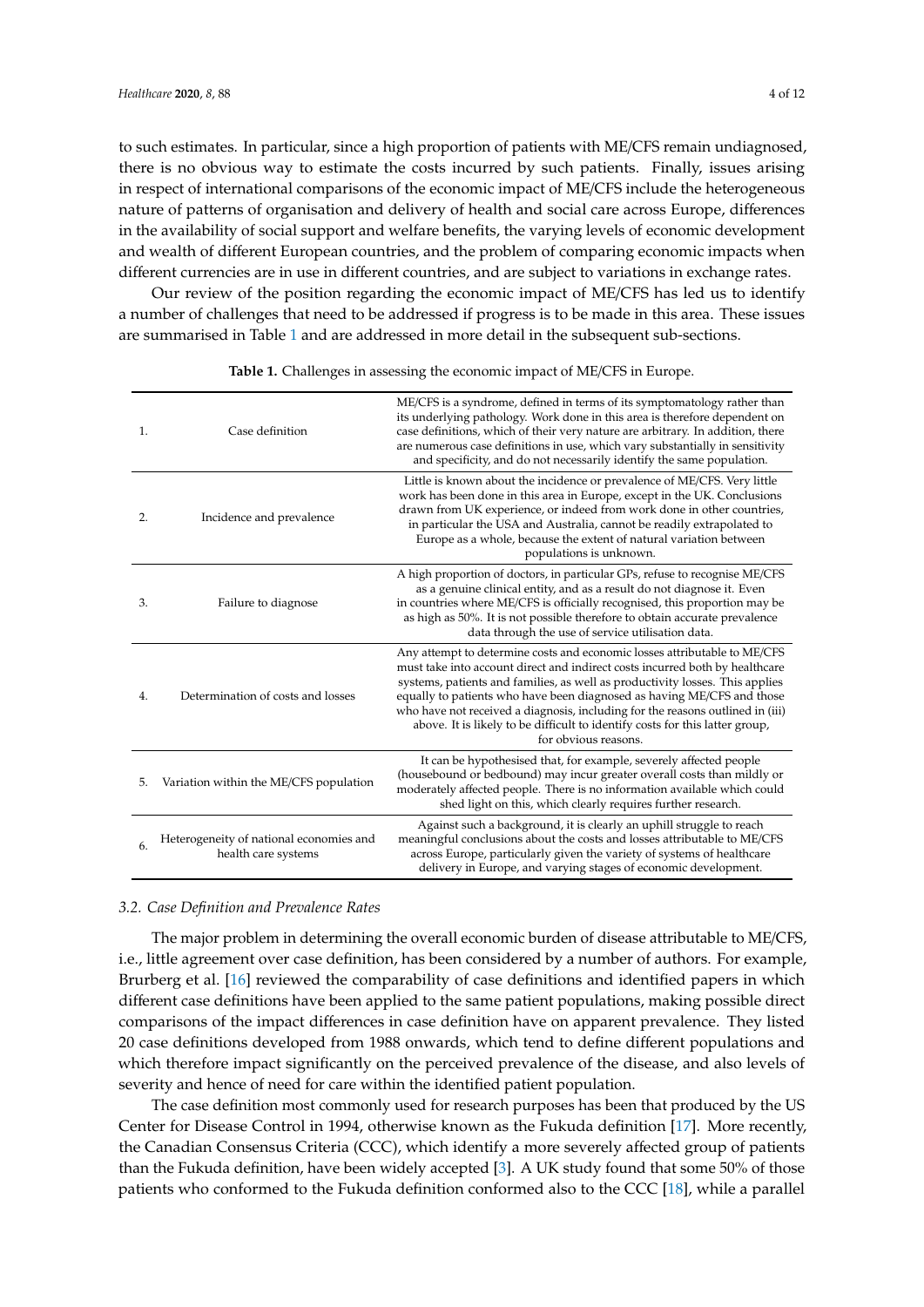study in the UK concluded that there were advantages to using both definitions, in order to take advantage of the greater sensitivity of the Fukuda definition and the greater specificity of the CCC [\[5\]](#page-9-14). A new case definition has been proposed by the Institute of Medicine (IOM, 2015) [\[19\]](#page-10-2) that received international recognition. Because of their relative simplicity, the IOM criteria seem useful for screening patients in clinical practice, the CCC criteria being used to confirm the diagnosis of ME/CFS. Working Group 1 of EUROMENE (Epidemiology) proposes that the Fukuda and CCC definitions should be used in all participating European countries [\[20\]](#page-10-3). Working Group 3 (Socio-economics) accepts this guidance and also recommends use of a symptom checklist, enabling data to be collected of such a nature that mapping algorithms can be applied to them, enabling conformity to both Fukuda and CCC to be determined. Such a symptom checklist was developed by Osoba et al. [\[21\]](#page-10-4).

A study in three English regions [\[18\]](#page-10-1) found a prevalence rate of 0.19% conforming to the CDC-1994 definition in the age group 18–64, but only 0.10% conforming to the more recent Canadian definition [\[3\]](#page-9-1). The comparative assessment previously reported by Jason et al. in 2004 [\[22\]](#page-10-5) found that the Canadian criteria selected cases with less psychiatric co-morbidity, more physical functioning impairment, and more fatigue/weakness, neuropsychiatric and neurological symptoms than the CDC-1994 definition. Two papers comparing the CDC-1994 and Australian definitions are cited. Lindal et al., in Iceland, found population prevalences of 2.1% (CDC-1994) and 7.6% (Australian) respectively [\[23\]](#page-10-6), while Wessely et al., in England, found that use of the CDC-1994 definition produced a population prevalence of 2.6%, while the equivalent figure using the Australian definition was 1.4% [\[24\]](#page-10-7). Brurberg et al. [\[16\]](#page-9-13) attributed this variation in prevalence obtained using the Australian definition to differences in data collection methods; the CDC-1994 definition appeared more robust and less likely to be affected by variations in data collection methods.

In conclusion, it is clear that, if comparable data on the economic impact of ME/CFS are to be collected across Europe, there needs to be comparable data on the prevalence of the illness, and this in turn requires agreement on case definition. Most of the work done to date in this area has used the CDC-1994 definition [\[17\]](#page-10-0), which cannot be ignored because of its widespread use in the past but is not ideal for epidemiology. This is because it was not designed for that purpose, but rather to enable well-characterised and relatively homogeneous groups of patients to be identified for clinical trials. As regards cost of illness, one can hypothesise that overall costs, at a national level, will appear greater using the more sensitive CDC-1994 definition, while costs per case will be greater using the Canadian definition [\[3\]](#page-9-1). In adopting this two-fold approach, we are acting in concert with the epidemiology and the diagnostic methods/biomarkers working groups of EUROMENE.

#### *3.3. Case Ascertainment*

As stated above, it is well known that many doctors do not diagnose ME/CFS, further complicating the estimation of accurate prevalence data. It also makes it much more difficult to determine the economic impact associated with the illness when using service utilisation data.

Among the countries participating in the EUROMENE network, the only published work on case ascertainment we have been able to identify comes from Ireland, Belgium, Norway and the UK. In Ireland, Fitzgibbon et al. found that 58% of GPs accepted CFS as a distinct entity in 1997 [\[25\]](#page-10-8), while in Belgium, a survey of patients attending a fatigue clinic concluded that only 35% of GPs had experience of CFS, with only 23% having sufficient knowledge to treat the condition [\[26\]](#page-10-9). A Norwegian study found that the quality of primary care was rated poor by 60.6% of ME/CFS patients [\[27\]](#page-10-10). In a survey of 811 GPs in South-West England, with a response rate of 77%, 48% did not feel confident with making a diagnosis of ME/CFS and 41% did not feel confident in treatment, though 72% of GPs accepted ME/CFS as a recognisable clinical entity [\[28\]](#page-10-11). Bayliss et al. also found that many GPs lacked confidence and knowledge in diagnosing and managing people with ME/CFS [\[29\]](#page-10-12). They made available to GPs an online training module and an information pack for patients, but nearly half of all patients in their study (47%) failed to receive it. Finally, a study in South Wales concluded that the level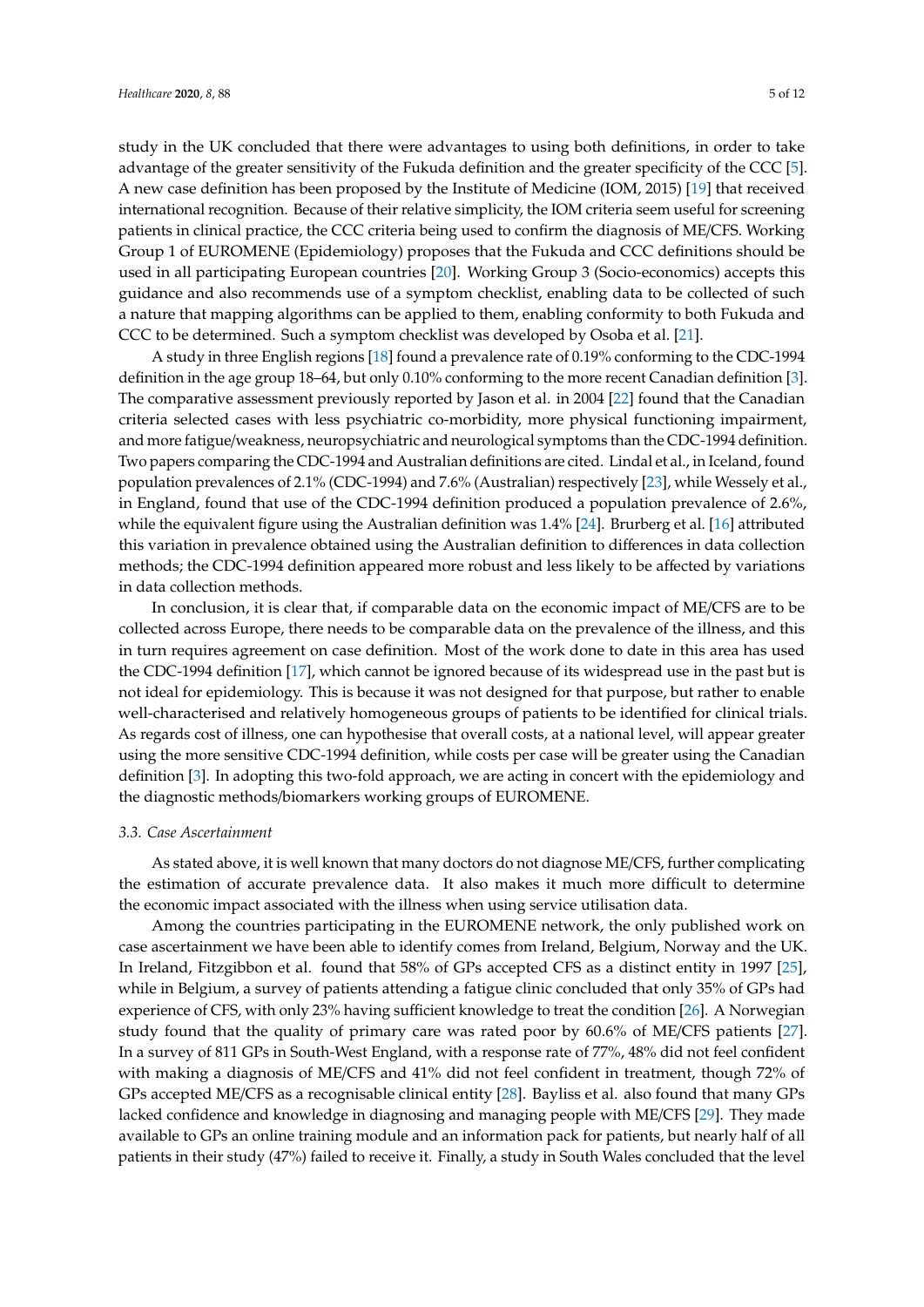of specialist knowledge of CFS in primary care was low, and only half the GP respondents in their survey believed that the condition actually existed [\[30\]](#page-10-13).

As part of our work, we carried out a survey among EUROMENE participants regarding GP diagnosis of ME/CFS. Responses were received from Bulgaria, France, Germany, Ireland, Italy, Latvia, the Netherlands, Norway, Romania, Spain and the UK, and discussed at meetings of the Working Group. Only in Latvia, Norway and the UK was it reported that GPs have lists of all registered patients, which could provide denominator data for primary care-based prevalence studies. In many countries, the proportion of people with ME/CFS presenting to a GP was not known. Where estimates were made, these varied from 20% to 100% per annum. In turn, the proportion of those people with ME/CFS who, having consulted a GP, are referred to specialist care, was estimated at about 60% in Latvia and 80% in Spain. In France, it was thought that the majority were referred, while in the UK it likely varied according to region. The proportion of patients with ME/CFS who self-refer to specialist services was thought to be around 30–40% in Latvia and 80% in Spain. In the UK the figure was thought to be very low, and in most countries this was not known.

Specialist care is highly variable in nature, and different clinical specialties are involved in the different secondary care centres that offer services. In many countries, such services are non-existent. There is official guidance on treatment pathways for ME/CFS in Spain, Norway, the Netherlands and the UK. In Italy and Latvia, the majority of GPs do not recognize ME/CFS as a genuine entity. This is also true of Spain as a whole, though not of Catalonia. In France, it is generally regarded as psychological in nature. In both the UK and the Netherlands it is officially recognised, though many GPs still refuse to accept this. In Catalonia, GPs were said to be confident in diagnosing ME/CFS, but in Latvia, Norway, the Netherlands, France and the UK, there was considerable lack of confidence. The fact that this is a diagnosis made essentially through exclusion of other possible diagnoses undoubtedly contributes to this. The proportion of patients with ME/CFS who consult their GPs and are in fact diagnosed by them was generally said to be low or unknown. In those countries where a proportion was estimated (Spain, France, UK), it was thought to be around 20–50%.

Overall, it is clear that, in Europe, a high proportion of GPs, which is likely to be at least 50%, do not recognise ME/CFS as a genuine clinical entity and therefore do not diagnose it. Among those GPs who do recognise its existence, there is a marked lack of confidence in making the diagnosis and managing the condition. Therefore, estimates of the public health burden of the illness, even where these exist, are likely to underestimate substantially its true prevalence.

#### *3.4. Determination of Costs*

The overall economic burden of ME/CFS within participating European countries could be determined by the implementation of cost of illness studies. These would have to be prevalence rather than incidence based, since little is known about the prognosis of the disease. There have been Europe-wide cost of illness studies in other conditions, such as cancer [\[31](#page-10-14)[,32\]](#page-10-15), and the output from such studies can be invaluable, both in informing health and social care policy, and facilitating the management of health and care services. For example, Tarricone states: "COI is a descriptive study that can provide information to support the political process as well as the management functions at different levels of the healthcare organisations. To do that, the design of the study must be innovative, capable of measuring the true cost to society; to estimate the main cost components and their incidence over total costs; to envisage the different subjects who bear the costs; to identify the actual clinical management of illness; and to explain cost variability. In order to reach these goals, COI need to be designed as observational bottom-up studies" [\[33\]](#page-10-16).

There have been relatively few cost of illness studies of ME/CFS. Those that exist were undertaken in the USA, Australia and the UK, the latter being the only European country where such studies have been carried out. Hunter et al. [\[34\]](#page-10-17) compared three such studies, by Collin et al. [\[12\]](#page-9-9), McCrone et al. [\[14\]](#page-9-11), and Sabes-Figuera et al. [\[35\]](#page-10-18), and two trials which contained cost data, by McCrone et al. [\[36\]](#page-10-19), and Richardson et al. [\[37\]](#page-10-20). One potential problem in comparing the outcomes of such studies arises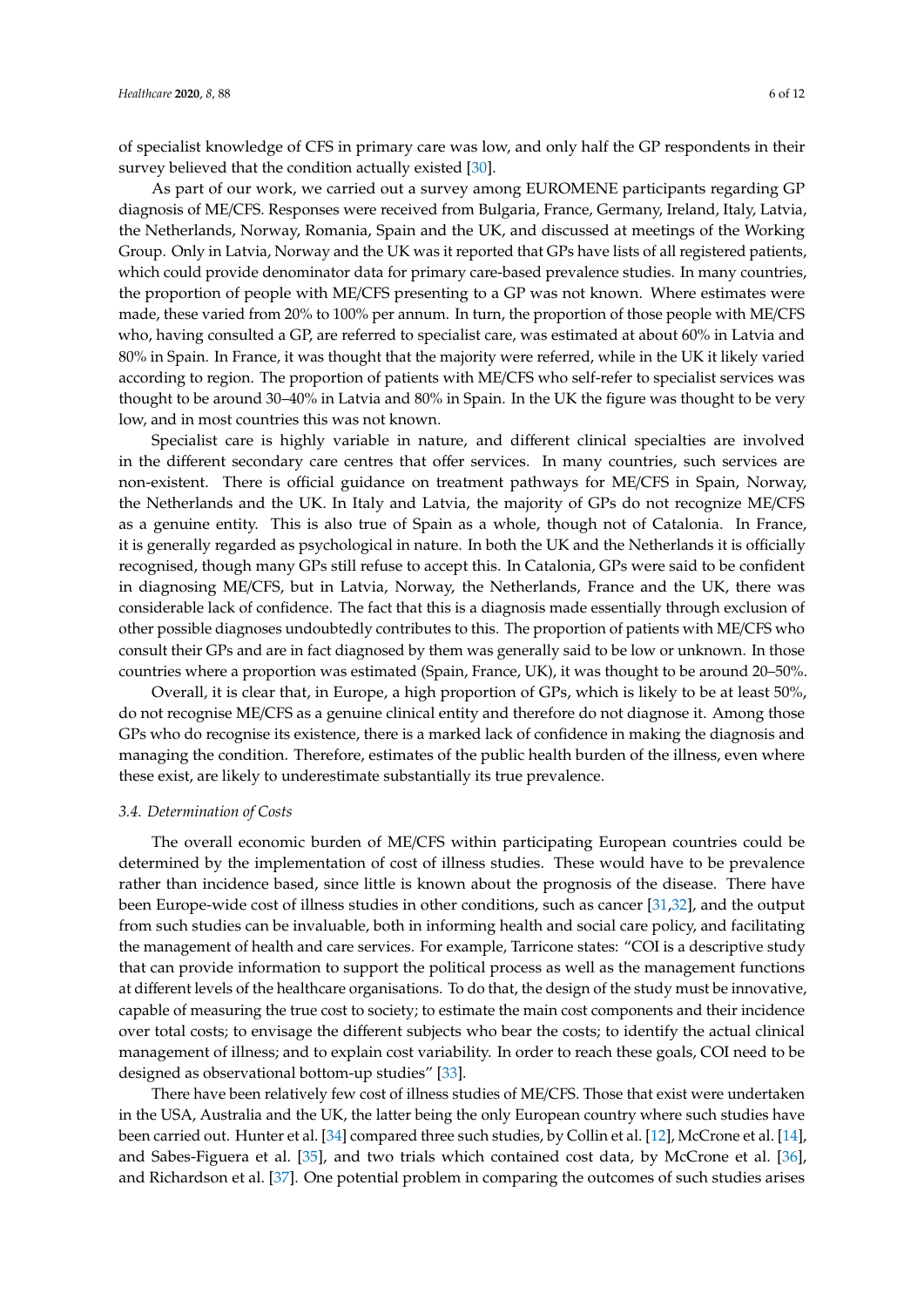from the multiplicity of case definitions that exist for ME/CFS, as noted earlier. Whereas the cost of illness studies by both Collin et al. [\[12\]](#page-9-9) and McCrone et al. [\[14\]](#page-9-11) used the Fukuda definition [\[17\]](#page-10-0), Sabes-Figuera et al. [\[35\]](#page-10-18) undertook a primary care based study of chronic fatigue (not ME/CFS) and used a case definition not dissimilar to, but less stringent than, that of the National Institute for Health and Clare Excellence (NICE) [\[38\]](#page-10-21), which is less restrictive than the Fukuda definition [\[39\]](#page-11-0).

Other studies which did not meet the inclusion criteria for the 2020 Health report [\[37\]](#page-10-20) include three American studies, by Jason et al. [\[40\]](#page-11-1), Lin et al. [\[41\]](#page-11-2) and Reynolds et al. [\[42\]](#page-11-3). The study by Jason et al. was an archive-based database study which used the CDC-1994 definition [\[43\]](#page-11-4), as did the population-based telephone survey by Lin et al. [\[41\]](#page-11-2). The study by Reynolds et al. involved analysis of data from a population-based epidemiological study in Wichita, Kansas [\[43\]](#page-11-4), which also used the CDC-1994 (Fukuda) definition. The final cost of illness study identified was an Australian population-based study by Lloyd and Pender [\[44\]](#page-11-5), which predated the CDC-1994 definition and used the 1990 Australian definition [\[6\]](#page-9-3).

A further cost of illness study undertaken in the UK by researchers at Sheffield Hallam University in 2007 for the charity Action for ME surveyed nearly 3000 people with ME/CFS, recruited through patient organisations. It concluded that, at that time, the total costs of ME/CFS could have been over £ 10,000 p.a. per patient, or £ 0.6 billion and £ 2.1 billion per year nationally, depending on the prevalence estimate used [\[45\]](#page-11-6). More than 90% of this was due to loss of income, with NHS healthcare costs quite small in comparison, though it was not made clear how cases were defined in the study.

As part of EUROMENE Working Group 3's activities, a study was undertaken in Latvia to explore to what extent the economic burden of ME/CFS could be determined from routinely collected process data. In order to do this, authors DA and UB made use of data from the Latvian Centre for Disease Prevention and Control (CDPC) and The National Health Service (NHS) of Latvia. Patient-related data were classified by ICD-10 code. ICD-10 codes of interest for this study were G93.3 Post-viral fatigue syndrome, R53 Malaise and fatigue, in particular R53.82 Chronic fatigue, unspecified (which is not identified separately in official statistics), and B94.8 (Sequelae of other specified infectious and parasitic diseases). CDCP data from primary care indicated that approximately 700 patients had ICD-10 code G93.3 assigned, while there were approximately 15,000 with ICD-10 code R53, and about 70 with code B94.8. In toto, these constitute about 0.8% of the Latvian population, which is considerably higher than the prevalence found in other comparable populations. Therefore, it is likely, though unconfirmed, that the category R53 includes a great many patients with illnesses other than ME/CFS. Category G93.3, by contrast, looks like a significant underestimate of the true population prevalence. The total of recorded health system costs for all these categories in 2017 was  $\epsilon$  63,893,580, but the authors noted that a great deal of additional data would be required in order to make an accurate determination of the real costs to Latvian society of ME/CFS. These included numbers of confirmed ME/CFS diagnoses, costs of illness and out of pocket treatment costs per patient, patient reported outcomes, the benefits of management of ME/CFS, and return on investment [\[46\]](#page-11-7).

Overall, on the basis of the activities of Working Group 3 on the determination of costs, we believe any attempt to measure societal economic losses attributable to ME/CFS must take into account direct and indirect costs incurred both by healthcare systems, patients and families, and this applies equally to patients who have been diagnosed as having ME/CFS and those who have not received a diagnosis. As noted, it is likely to be difficult to identify this latter group, for obvious reasons. Furthermore, we also believe that due to variation within the ME/CFS population, it can be hypothesised that, for example, severely affected people (housebound or bedbound) may incur greater costs than mildly or moderately affected people. There is no information available which could shed light on this, which clearly requires further research.

#### *3.5. Europe-Wide Comparisons*

A comprehensive review of the financing and organisation of health care in the European Union, conducted by WHO for the European Observatory on Health Systems and Policies in 2009, documented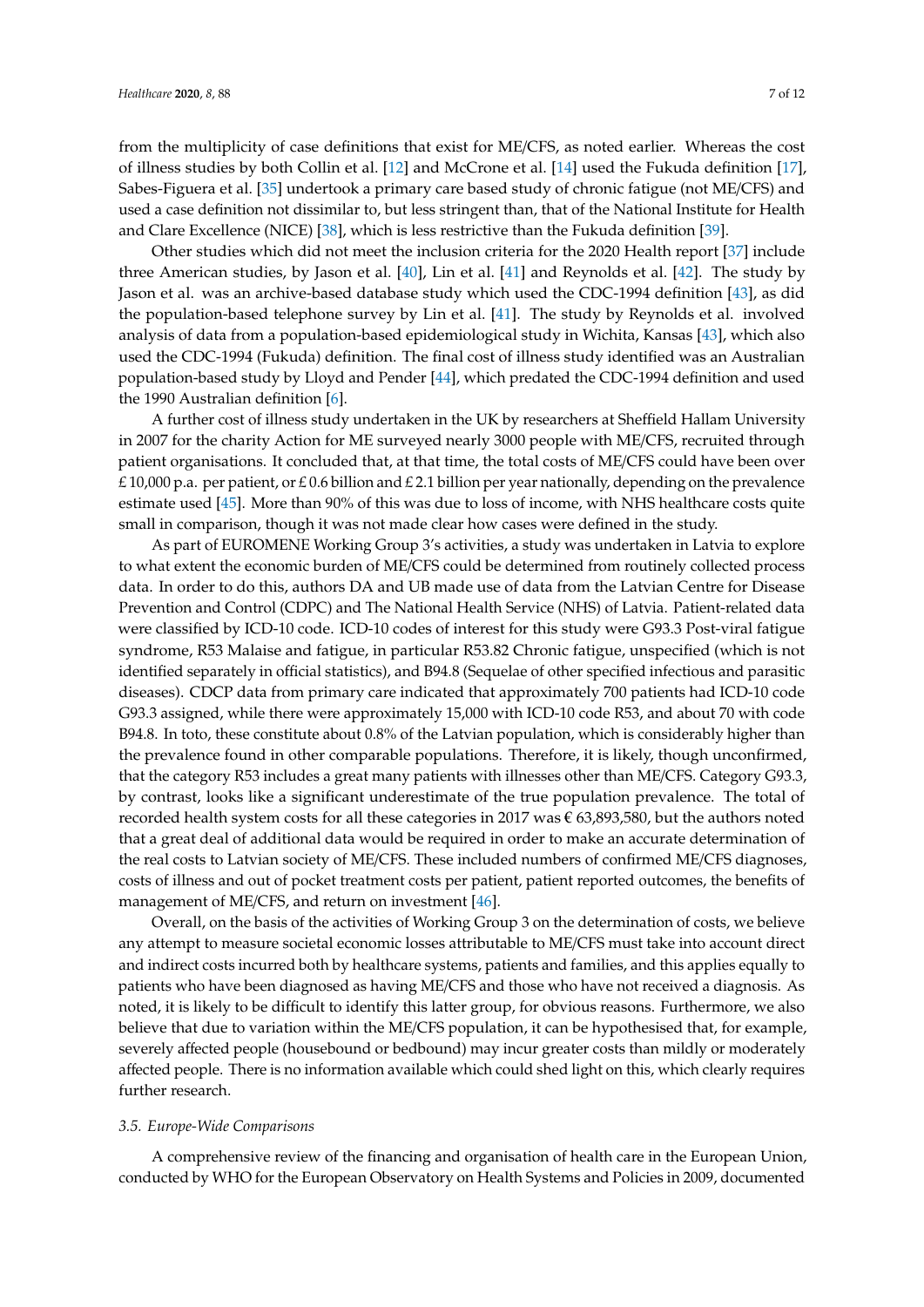in detail the diversity of such arrangements throughout Europe [\[47\]](#page-11-8). Similar diversity is found in terms of health outcomes and general levels of health, but no correlation was found between accessibility of health care and funding levels in a somewhat crude analysis [\[48\]](#page-11-9).

Against such a background, it is clearly a challenge to reach meaningful conclusions about differences in costs and losses attributable to ME/CFS across Europe, particularly given the variety of systems of healthcare delivery that exist, as well as varying stages of economic development. This is because there is a problem making valid comparisons of health care costs between countries which differ markedly in terms of wealth and levels of economic development. We propose that, for ME/CFS, purchasing power parity (PPP) adjustments should be used in any comparisons. This is a method for comparing the price of goods between countries. Using a 'basket of goods' of items commonly purchased by consumers, such as bread, milk, and shampoo, PPP is a ratio of the total cost of these goods between two countries. In this way, one can compare what 1 unit of currency can buy across different countries and convert the values back to a single reference currency [\[49\]](#page-11-10). For Europe, the obvious choice for the reference currency is the Euro.

In terms of specific data items required for conducting comparable cost of illness studies across countries, the need for more comprehensive data collection at the level of the individual patient is supported by other sources. Jo [\[50\]](#page-11-11) has itemised the range and scope of the data required to support cost of illness studies, and there may be variation across countries in the availability of data items due to differences in the organisation and funding of health care. These include the data required to identify both system costs and costs to the individual with ME/CFS and those close to him or her. A recent study undertaken in Italy to determine costs to the individual assessed the direct and indirect costs of ME/CFS via a questionnaire distributed via Italian patient associations [\[51\]](#page-11-12). By estimating the cost of medical procedures and the cost of lost working time, the study arrived at an estimate for the total economic burden of the disease. The questionnaire was discussed in detail by Working Group 3 both in terms of its specificity and applicability to different countries. This study could, the Working Group felt, be repeated in other countries, in order to enable the acquisition of data capable of direct comparison between countries. The study also aimed to relate the cost impact on people with ME/CFS to their clinical condition and the severity of the disease through the use of the EuroQol-5D instrument to assess health status [\[52,](#page-11-13)[53\]](#page-11-14). An alternative approach to achieving this objective could involve the use of instruments for resource use measurement [\[54,](#page-11-15)[55\]](#page-11-16).

## **4. Recommendations**

Our review has led us to a number of conclusions and recommendations as to how research in this area could be advanced. For example, there are a number of serious omissions in the availability of data necessary for investigation of the economic impact of ME/CFS and these are summarised in Table [2.](#page-8-0) The main areas of concern relate to: case definition; case identification; prevalence and incidence rates; economic cost estimates; data items; and data audits.

In addition, a major problem we have identified is the lack of any information on the economic impact of severe ME/CFS. For this reason, these patients were necessarily excluded from this review, but, since it can be hypothesised that the economic impact of such illness is likely to be greater than that of mild or moderate disease, this is clearly a subject that requires further investigation. It is of considerable importance that this be confirmed empirically, and the scale of any such variation be determined, as a necessary prerequisite to the overall determination of the economic impact of ME/CFS in Europe.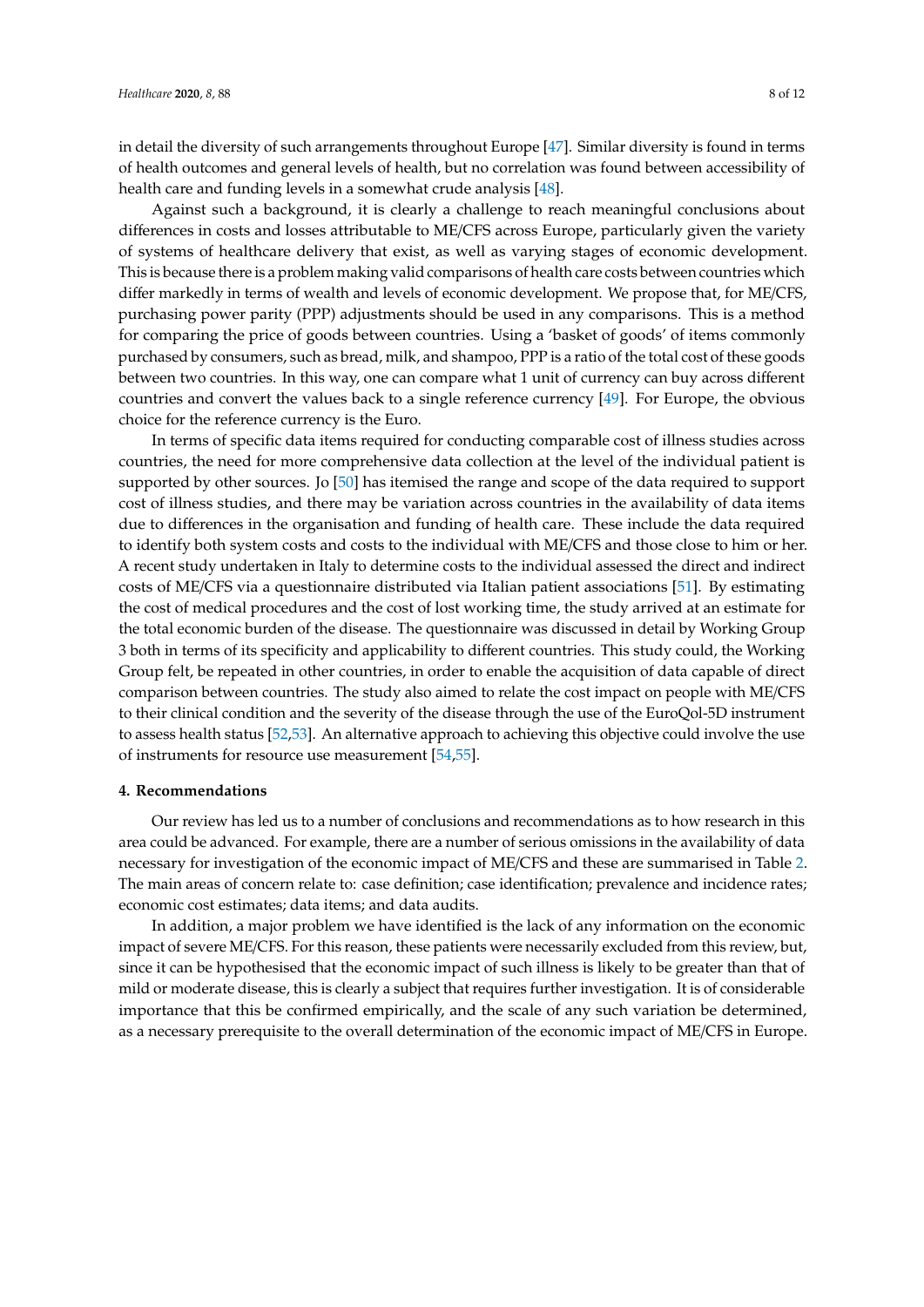<span id="page-8-0"></span>

| <b>Area of Concern</b> |                                                                        | Recommendation                                                                                                                                                                                                                                                                                                                                                                                                                                                                          |
|------------------------|------------------------------------------------------------------------|-----------------------------------------------------------------------------------------------------------------------------------------------------------------------------------------------------------------------------------------------------------------------------------------------------------------------------------------------------------------------------------------------------------------------------------------------------------------------------------------|
| 1                      | Case definition                                                        | That there should be Europe-wide adoption of the Fukuda (CDC-1994) case<br>definition alongside the Canadian Consensus Criteria (CCC).                                                                                                                                                                                                                                                                                                                                                  |
| $\overline{2}$         | Case identification                                                    | That a common symptom checklist should be used, capable of being mapped by<br>algorithms onto both the Fukuda case definition and the CCC.                                                                                                                                                                                                                                                                                                                                              |
| 3                      | Prevalence and incidence                                               | Better descriptive epidemiological information is required, as a basis for economic<br>investigation. This should include information concerning the proportion of<br>severely affected people, as there are likely to be different cost implications for<br>such people, in comparison with those with mild or moderate illnesses.                                                                                                                                                     |
| 4                      | Economic investigation                                                 | Prevalence based cost of illness studies, based on these case definitions, should<br>be carried out in different countries, to determine the overall cost burden<br>attributable to ME/CFS.                                                                                                                                                                                                                                                                                             |
| 5                      | Data items                                                             | A list of data items required for cost of illness studies has been identified (though<br>not reported here). Individual participating countries should examine this, to<br>ensure that, insofar as these are derivable from routine data collection, systems<br>are in place to ensure that they are collected.                                                                                                                                                                         |
| 6                      | Data audit                                                             | The availability in participating countries of the relevant data items referred to<br>above which are required for cost-of illness studies should be examined, with<br>a view to achieving convergence, and facilitating international comparisons.                                                                                                                                                                                                                                     |
| 7                      | Relationship between disease severity<br>and economic impact           | The EuroQol-5D instrument $[52,53]$ should be used as a generic measure of<br>health status and as a multi-attribute utility instrument to determine<br>the relationship, if any, between disease severity and economic impacts,<br>as in the Italian study reported in this document $[51]$ , and to inform future<br>economic evaluations in ME/CFS. We further recommend that the Italian study<br>be replicated in other countries, to enable international comparisons to be made. |
| 8                      | International comparisons and<br>compilation of Europe-wide statistics | Given the diversity of patterns of health care organisations and health funding,<br>as well as of outcomes and general levels of health, and of national wealth and<br>levels of economic development, we recommend the use of purchasing power<br>parities (PPP) in order both to make valid international comparisons and to<br>collate meaningful statistics at a European level.                                                                                                    |

#### **Table 2.** Summary of Recommendations.

## **5. Conclusions**

Problems impeding research into the economic impacts of ME/CFS in Europe include those of arbitrary case definitions, incomplete and inadequate information on incidence and prevalence, failure to diagnose the condition on the part of a high proportion of doctors, and how to determine costs and losses, given variation within the ME/CFS population (e.g., between severely affected and mildly or moderately affected patients, with different cost implications for each of these categories). There are also important issues relating to the heterogeneity of national economies and health care systems within Europe. As a result, we have made a set of recommendations concerning how further progress might be made in this area, in particular in relation to case definition, case identification, descriptive epidemiology, methods of economic investigation, data items required to support such investigation, data audit of quality and completeness, and international comparisons and the compilation of Europe-wide statistics. The relationship between disease severity and economic impact should be a high priority for future research.

**Author Contributions:** All authors participated in the discussions which led to the development of the initial draft of this paper, and all contributed to its revision. The initial version was drafted by D.F.H.P. on the basis of the contributions of all the authors, and the final revised version was prepared by J.C. Conceptualisation, D.F.H.P., D.A., U.B., E.B., J.C., J.-D.d.K., L.G., D.A.H., R.M.H., D.T. and X.W.-S. Methodology, D.F.H.P., D.A., U.B., E.B., J.C., J.-D.d.K., L.G., D.A.H., R.M.H., D.T. and X.W.-S. Validation, D.F.H.P., D.A., U.B., E.B., J.C., J.-D.d.K., L.G., D.A.H., R.M.H., D.T. and X.W.-S. Investigation, D.F.H.P., D.A., U.B., E.B., J.C., J.-D.d.K., L.G., D.A.H., R.M.H., D.T. and X.W.-S. Writing—original draft preparation, D.F.H.P. Writing—review and editing, D.F.H.P., D.A., U.B., E.B., J.C., J.-D.d.K., L.G., D.A.H., R.M.H., D.T. and X.W.-S. (all authors contributed to the review, while J.C. edited the revised draft, and D.F.H.P. undertook the final formatting). Visualisation, D.F.H.P., D.A., U.B., E.B., J.C., J.-D.d.K., L.G., D.A.H., R.M.H., D.T. and X.W.-S. Project administration, D.F.H.P. All authors have read and agreed to the published version of the manuscript.

**Funding:** This research received no external funding.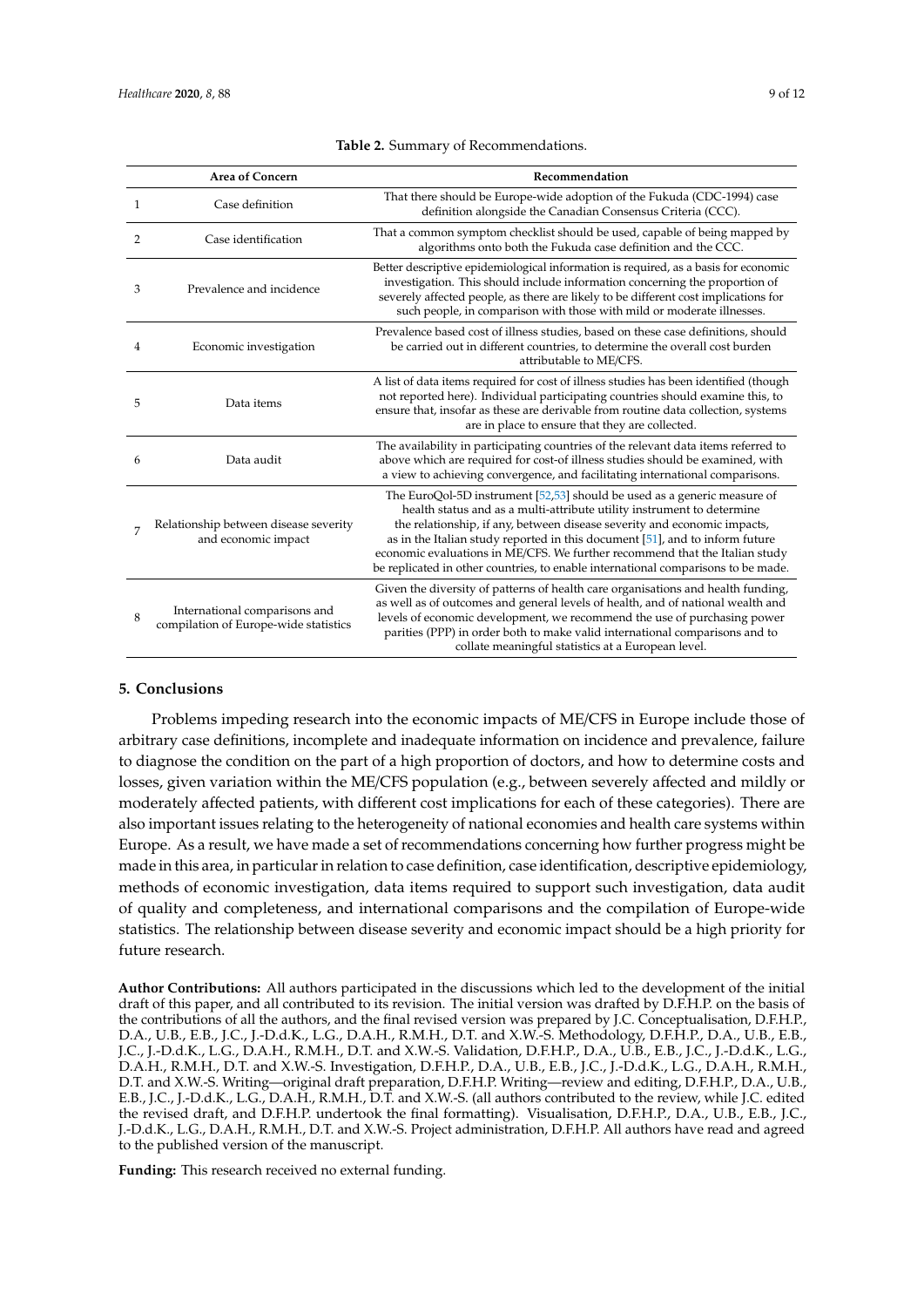**Acknowledgments:** The work of EUROMENE was made possible by funding from the European Union to support network activities, administered by the COST Association, Brussels, Belgium.

**Conflicts of Interest:** The authors declare no conflict of interest.

# **Abbreviations**

| ME/CFS          | Myalgic Encephalomyelitys/Chronic Fatigue Syndrome                                      |
|-----------------|-----------------------------------------------------------------------------------------|
| <b>EUROMENE</b> | European Network on ME/CFS                                                              |
| <b>COI</b>      | Cost of illness                                                                         |
| EuroQol-5D      | An instrument for measuring quality of life                                             |
| Bn              | Billion                                                                                 |
| CCC             | Canadian Consensus Criteria                                                             |
| <b>PPP</b>      | <b>Purchasing Power Parity</b>                                                          |
|                 | The international diagnostic classification standard for reporting diseases, disorders, |
| ICD-10 CM       | injuries and health conditions for all clinical and research purposes                   |

# **References**

- <span id="page-9-0"></span>1. Lindan, R. Benign Myalgic Encephalomyelitis. *Can. Med. Assoc. J.* **1956**, *75*, 596–597.
- 2. Acheson, E.D. The clinical syndrome variously called myalgic encephalomyelitis, Iceland disease and epidemic neuromyasthenis. *Am. Med.* **1959**, *26*, 589–595. [\[CrossRef\]](http://dx.doi.org/10.1016/0002-9343(59)90280-3)
- <span id="page-9-1"></span>3. Carruthers, B.M.; Jain, A.K.; De Meirleir, K.L.; Peterson, D.L.; Klimas, N.G.; Lerner, A.M.; Bested, A.C.; Flor-Henry, P.; Joshi, P.; Powles, A.P.; et al. Myalgic encephalomyelitis/chronic fatigue syndrome: Clinical working case definition, diagnostic and treatment protocols. *J. Chronic Fatigue Syndr.* **2003**, *11*, 7–116. [\[CrossRef\]](http://dx.doi.org/10.1300/J092v11n01_02)
- <span id="page-9-2"></span>4. Johnstone, S.C.; Staines, D.R.; Marshall-Gradisnik, S.M. Epidemiological characteristics of chronic fatigue syndrome/myalgic encephalomyelitis in Australian patients. *Clin. Epidemiol.* **2016**, *8*, 97–107. [\[CrossRef\]](http://dx.doi.org/10.2147/CLEP.S96797) [\[PubMed\]](http://www.ncbi.nlm.nih.gov/pubmed/27279748)
- <span id="page-9-14"></span>5. Pheby, D.; Lacerda, E.; Nacul, L.; de Lourdes Drachler, M.; Campion, P.; Howe, A.; Poland, F.; Curran, M.; Featherstone, V.; Fayyaz, S.; et al. A disease register for ME/CFS: Report of a pilot study. *BMC Res. Notes* **2011**, *4*, 139–146. [\[CrossRef\]](http://dx.doi.org/10.1186/1756-0500-4-139) [\[PubMed\]](http://www.ncbi.nlm.nih.gov/pubmed/21554673)
- <span id="page-9-3"></span>6. Lloyd, A.R.; Hickie, I.; Boughton, C.R.; Wakefield, D.; Spencer, O. Prevalence of chronic fatigue syndrome in an Australian population. *Med. J. Aust.* **1990**, *153*, 522–528. [\[CrossRef\]](http://dx.doi.org/10.5694/j.1326-5377.1990.tb126191.x) [\[PubMed\]](http://www.ncbi.nlm.nih.gov/pubmed/2233474)
- <span id="page-9-4"></span>7. Action for ME. Available online: https://[actionforme.org.uk](https://actionforme.org.uk/what-is-me/introduction/)/what-is-me/introduction/ (accessed on 6 January 2020).
- <span id="page-9-5"></span>8. Brenna, E.; Gitto, L. The economic burden of Chronic Fatigue Syndrome/Myalgic Encephalomyelitis (CFS/ME): An initial summary of the existing evidence and recommendations for further research. *Eur. J. Pers. Cent. Healthc.* **2017**, *5*, 413–420. [\[CrossRef\]](http://dx.doi.org/10.5750/ejpch.v5i3.1379)
- <span id="page-9-6"></span>9. Brenna, E.; Gitto, L. I costi economici e sociali della syndrome da affaticamento cronico/encefalomielite mialgica: Una prima rassegna della letteratura sull'argomento. *Politiche Sanitarie* **2018**, *2*, 59–66.
- <span id="page-9-7"></span>10. ICD-codes.com. Clinical Code Database. Available online: https://[icd-codes.com](https://icd-codes.com/icd10cm/)/icd10cm/ (accessed on 6 January 2020).
- <span id="page-9-8"></span>11. DxRevisionWatch. Available online: https://dxrevisionwatch.com/2019/04/30/[icd-11-recently-processed-proposals](https://dxrevisionwatch.com/2019/04/30/icd-11-recently-processed-proposals-for-postviral-fatigue-syndrome-me-cfs-fatigue-and-bodily-distress-disorder/)[for-postviral-fatigue-syndrome-me-cfs-fatigue-and-bodily-distress-disorder](https://dxrevisionwatch.com/2019/04/30/icd-11-recently-processed-proposals-for-postviral-fatigue-syndrome-me-cfs-fatigue-and-bodily-distress-disorder/)/ (accessed on 6 January 2020).
- <span id="page-9-9"></span>12. Collin, S.M.; Crawley, E.; May, M.T.; Sterne, J.A.C.; Hollingworth, W. The impact of CFS/ME on employment and productivity in the UK: A cross-sectional study based on the CFS/ME national outcomes database. *BMC Health Serv. Res.* **2011**, *11*, 217. [\[CrossRef\]](http://dx.doi.org/10.1186/1472-6963-11-217)
- <span id="page-9-10"></span>13. EUROMENE. Available online: http://[www.euromene.eu](http://www.euromene.eu) (accessed on 20 October 2019).
- <span id="page-9-11"></span>14. McCrone, P.; Darbishire, L.; Ridsdale, L.; Seed, P. The economic cost of chronic fatigue and chronic fatigue syndrome in UK primary care. *Psychol. Med.* **2003**, *33*, 253–261. [\[CrossRef\]](http://dx.doi.org/10.1017/S0033291702006980)
- <span id="page-9-12"></span>15. Memorandum of Understanding of COST Action 15111—EUROMENE. Available online: http://[www.cost.](http://www.cost.eu/actions/CA15111/#tabs/Name;overview) eu/actions/CA15111/#tabs/[Name;overview](http://www.cost.eu/actions/CA15111/#tabs/Name;overview) (accessed on 18 March 2020).
- <span id="page-9-13"></span>16. Brurberg, K.G.; Fønhus, M.S.; Larun, L.; Flottorp, S.; Malterud, K. Case definitions for chronic fatigue syndrome/myalgic encephalomyelitis (CFS/ME): A systematic review. *BMJ Open* **2014**, *4*, e003973. [\[CrossRef\]](http://dx.doi.org/10.1136/bmjopen-2013-003973) [\[PubMed\]](http://www.ncbi.nlm.nih.gov/pubmed/24508851)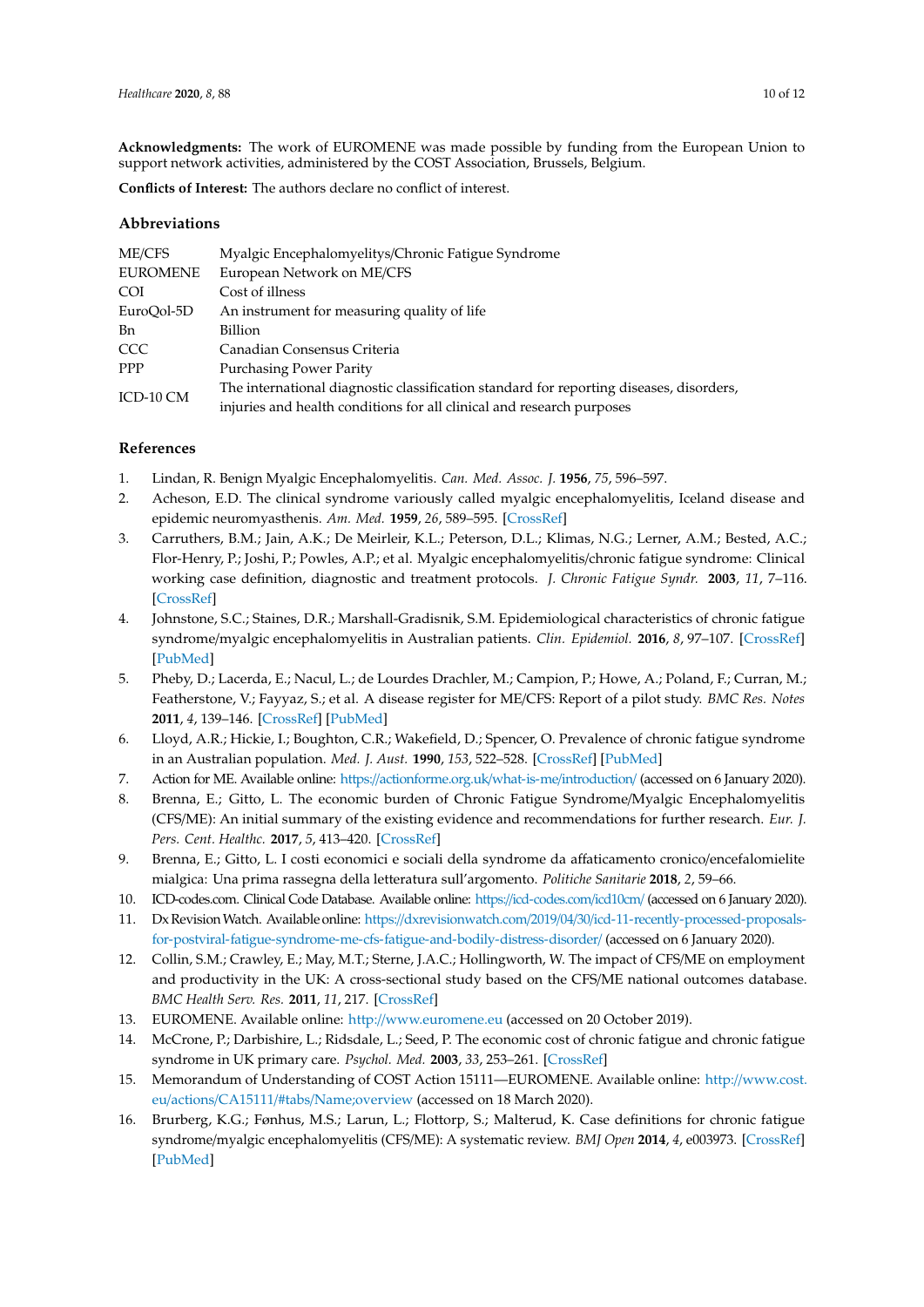- <span id="page-10-0"></span>17. Fukuda, K.; Straus, S.E.; Hickie, I.; Sharpe, M.C.; Dobbins, J.G.; Komaroff, A.; International Chronic Fatigue Syndrome Study Group. The Chronic Fatigue Syndrome: A comprehensive approach to its definition and study. *Ann. Intern. Med.* **1994**, *121*, 953–959. [\[CrossRef\]](http://dx.doi.org/10.7326/0003-4819-121-12-199412150-00009) [\[PubMed\]](http://www.ncbi.nlm.nih.gov/pubmed/7978722)
- <span id="page-10-1"></span>18. Nacul, L.C.; Lacerda, E.M.; Pheby, D.; Campion, P.; Molokhia, M.; Fayyaz, S.; Drachler, M.; Poland, F.A.; Howe, A.; Leite, J.C. Prevalence and incidence of myalgic encephalomyelitis/ chronic fatigue syndrome (ME/CFS) in three regions of England: A repeated cross-sectional study in primary care. *BMC Med.* **2011**, *9*, 91. [\[CrossRef\]](http://dx.doi.org/10.1186/1741-7015-9-91) [\[PubMed\]](http://www.ncbi.nlm.nih.gov/pubmed/21794183)
- <span id="page-10-2"></span>19. Institute of Medicine (IOM). *Beyond Myalgic Encephalomyelitis*/*Chronic Fatigue Syndrome: Redefining an Illness*; The National Academies Press: Washington, DC, USA, 2015.
- <span id="page-10-3"></span>20. EUROMENE Working Group 1. *European Network on Myalgic Encephalomyelitis*/*Chronic Fatigue Syndrome (EUROMENE)—Working Group 1 (Epidemiology) Deliverable 7: Joint Publication Manuscript on ME*/*CFS European Practices in Diagnosis and Treatment Based on Survey Data*; 2017; Available online: http://[www.euromene.eu](http://www.euromene.eu/workinggroups/deliverables/deliverable.html)/ workinggroups/deliverables/[deliverable.html](http://www.euromene.eu/workinggroups/deliverables/deliverable.html) (accessed on 18 March 2020).
- <span id="page-10-4"></span>21. Osoba, T.; Pheby, D.; Gray, S.; Nacul, L. The Development of an Epidemiological Definition for Myalgic Encephalomyelitis/Chronic Fatigue Syndrome. *J. Chronic Fatigue Syndr.* **2007**, *14*, 61–84. [\[CrossRef\]](http://dx.doi.org/10.3109/10573320802092112)
- <span id="page-10-5"></span>22. Jason, L.A.; Torres-Harding, S.R.; Jurgens, A.; Helgerson, J. Comparing the Fukuda criteria and the Canadian case definition for chronic fatigue syndrome. *J. Chronic Fatigue Syndr.* **2004**, *12*, 2004–2052. [\[CrossRef\]](http://dx.doi.org/10.1300/J092v12n01_03)
- <span id="page-10-6"></span>23. Lindal, E.; Stefansson, J.G.; Bergmann, S. The prevalence of chronic fatigue syndrome in Iceland—A national comparison by gender drawing on four different criteria. *Nord. J. Psychiatry* **2002**, *56*, 273–277. [\[CrossRef\]](http://dx.doi.org/10.1080/08039480260242769) [\[PubMed\]](http://www.ncbi.nlm.nih.gov/pubmed/12470318)
- <span id="page-10-7"></span>24. Wessely, S.; Chalder, T.; Hirsch, S.; Wallace, P.; Wright, D. The prevalence and morbidity of chronic fatigue and chronic fatigue syndrome: A prospective primary care study. *Am. J. Public Health* **1997**, *87*, 1449–1455. [\[CrossRef\]](http://dx.doi.org/10.2105/AJPH.87.9.1449)
- <span id="page-10-8"></span>25. Fitzgibbon, E.J.; Murphy, D.; Shea, K.; Kelleher, C. Chronic debilitating fatigue in Irish general practice: A survey of general practitioners' experience. *Br. J. Gen. Pract.* **1997**, *47*, 618–622.
- <span id="page-10-9"></span>26. Van Hoof, E. The doctor-patient relationship in chronic fatigue syndrome: Survey of patient perspectives. *Qual. Prim. Care* **2009**, *17*, 263–270.
- <span id="page-10-10"></span>27. Hansen, A.H.; Lian, O.S. How do women with chronic fatigue syndrome/myalgic encephalomyelitis rate quality and coordination of healthcare services? A cross-sectional study. *BMJ Open* **2016**, *6*, e010277. [\[CrossRef\]](http://dx.doi.org/10.1136/bmjopen-2015-010277)
- <span id="page-10-11"></span>28. Bowen, J.; Pheby, D.; Charlett, A.; McNulty, C. Chronic Fatigue Syndrome: A survey of GPs'attitudes and knowledge. *Family Pract.* **2005**, *22*, 389–393. [\[CrossRef\]](http://dx.doi.org/10.1093/fampra/cmi019) [\[PubMed\]](http://www.ncbi.nlm.nih.gov/pubmed/15805128)
- <span id="page-10-12"></span>29. Bayliss, K.; Riste, L.; Band, R.; Peters, S.; Wearden, A.; Lovell, K.; Fisher, L.; Chew-Graham, C.A. Implementing resources to support the diagnosis and management of Chronic Fatigue Syndrome/ Myalgic Encephalomyelitis (CFS/ME) in primary care: A qualitative study. *BMC Fam. Pract.* **2016**, *17*, 66. [\[CrossRef\]](http://dx.doi.org/10.1186/s12875-016-0453-8) [\[PubMed\]](http://www.ncbi.nlm.nih.gov/pubmed/27259658)
- <span id="page-10-13"></span>30. Thomas, M.A.; Smith, A.P. Primary healthcare provision and Chronic Fatigue Syndrome: A survey of patients' and General Practitioners' beliefs. *BMC Fam. Pract.* **2005**, *6*, 49. [\[CrossRef\]](http://dx.doi.org/10.1186/1471-2296-6-49)
- <span id="page-10-14"></span>31. Luengo-Fernandez, R.; Leal, J.; Gray, A.; Sullivan, R. Economic burden of cancer across the European Union: A population-based cost analysis. *Lancet Oncol.* **2013**, *14*, 1165–1174. [\[CrossRef\]](http://dx.doi.org/10.1016/S1470-2045(13)70442-X)
- <span id="page-10-15"></span>32. Ó Céilleachair, A.J.; Hanly, P.; Skally, M.; O'Neill, C.; Fitzpatrick, P.; Kapur, K.; Staines, A.; Sharp, L. Cost comparisons and methodological heterogeneity in cost-of-illness studies: The example of colorectal cancer. *Med. Care* **2013**, *51*, 339–350. [\[CrossRef\]](http://dx.doi.org/10.1097/MLR.0b013e3182726c13) [\[PubMed\]](http://www.ncbi.nlm.nih.gov/pubmed/23358383)
- <span id="page-10-16"></span>33. Tarricone, R. Cost-of-illness analysis: What room in health economics? *Health Policy* **2006**, *77*, 51–63. [\[CrossRef\]](http://dx.doi.org/10.1016/j.healthpol.2005.07.016)
- <span id="page-10-17"></span>34. Hunter, R.M.; James, M.; Paxman, J. *Chronic Fatigue Syndrome*/*Myalgic Encephalomyelitis: Counting the Cost—Full Report*; 2020 Health: London, UK, 2018.
- <span id="page-10-18"></span>35. Sabes-Figuera, R.; McCrone, P.; Hurley, M.; King, M.; Donaldson, A.N.; RidsdaleS, L. The hidden cost of chronic fatigue to patients and their families. *BMC Health Serv. Res.* **2010**, *10*, 56. [\[CrossRef\]](http://dx.doi.org/10.1186/1472-6963-10-56)
- <span id="page-10-19"></span>36. McCrone, P.; Sharpe, M.; Chalder, T.; Knapp, M.; Johnson, A.L.; Goldsmith, K.A.; White, P.D. Adaptive Pacing, Cognitive Behaviour Therapy, Graded Exercise, and Specialist Medical Care for Chronic Fatigue Syndrome: A Cost-Effectiveness Analysis. *PLoS ONE* **2012**, *7*, e40808. [\[CrossRef\]](http://dx.doi.org/10.1371/journal.pone.0040808)
- <span id="page-10-20"></span>37. Richardson, G.; Epstein, D.; Chew-Graham, C.; Dowrick, C.; Bentall, R.P.; Morriss, R.K.; Wearden, A.J. Cost-effectiveness of supported self-management for CFS/ME patients in primary care. *BMC Fam. Pract.* **2013**, *14*, 12. [\[CrossRef\]](http://dx.doi.org/10.1186/1471-2296-14-12)
- <span id="page-10-21"></span>38. Turnbull, N.; Shaw, E.J.; Baker, R.; Dunsdon, S.; Costin, N.; Britton, G.; Kuntze, S. *NICE Guideline—Chronic Fatigue Syndrome*/*Myalgic Encephalomyelitis (or Encephalopathy): Diagnosis and Management of Chronic Fatigue*